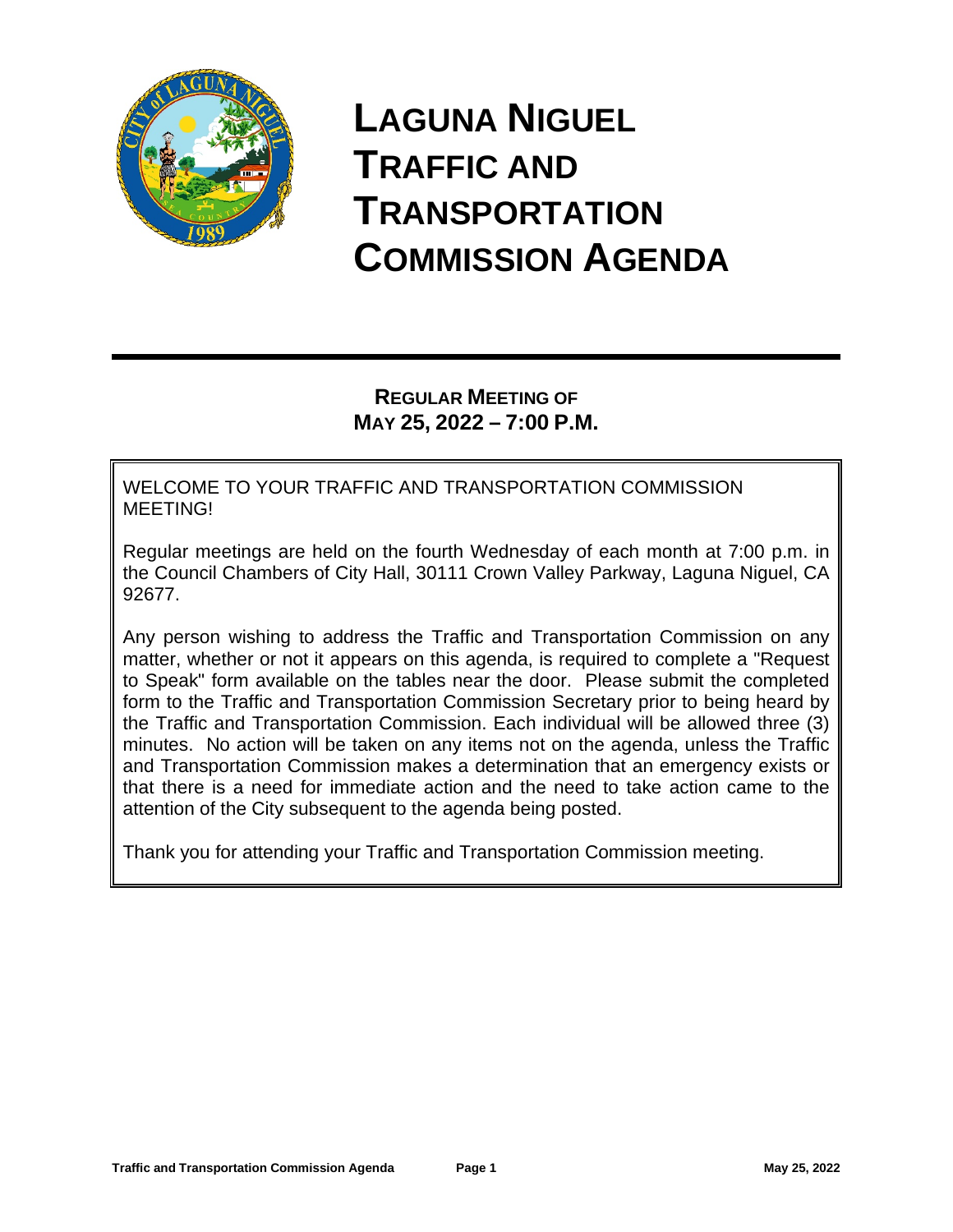# **CALL TO ORDER**

**ROLL CALL**

## **PLEDGE OF ALLEGIANCE**

#### **PUBLIC COMMENTS**

#### **CONSENT CALENDAR**

# **1. [Minutes of the Traffic and Transportation Commission Meeting on](https://cityoflagunaniguel.org/DocumentCenter/View/22760/T-C-Minutes-4-27-22-)  [April 27, 2022](https://cityoflagunaniguel.org/DocumentCenter/View/22760/T-C-Minutes-4-27-22-)**

#### *Recommendation*

Approve as written or amended.

#### **DISCUSSION ITEMS**

## **1. [Status Update of Travel Time and Delay Studies](https://cityoflagunaniguel.org/DocumentCenter/View/22758/Status-Update-of-Travel-Time-and-Delay-Studies)**

#### *Recommendation*

Staff recommends that the Traffic and Transportation Commission receive and file this report.

#### **2. [Annual Review of Traffic Controls for Schools](https://cityoflagunaniguel.org/DocumentCenter/View/22757/Annual-Review-of-Traffic-Controls-for-Schools)**

#### *Recommendation*

Staff recommends that the Traffic and Transportation Commission recommend that the City Council:

- 1. Approve the modification of signs that prohibit stopping or unloading on southbound Chapparosa Park Road between Seaglen Drive and Saltaire from 7:00 AM to 9:00 AM and from 12:00 PM to 3:00 PM on school days;
- 2. Approve the modification of signs that prohibit parking on eastbound Adelanto Drive between Crown Valley Parkway and Via Acaso Drive from 7:00 AM to 9:00 AM, from 12:00 PM to 4:00 PM, and from 12:30 PM to 4:00 PM on school days; and,
- 3. Direct Police Services to continue enforcement efforts in and around the schools.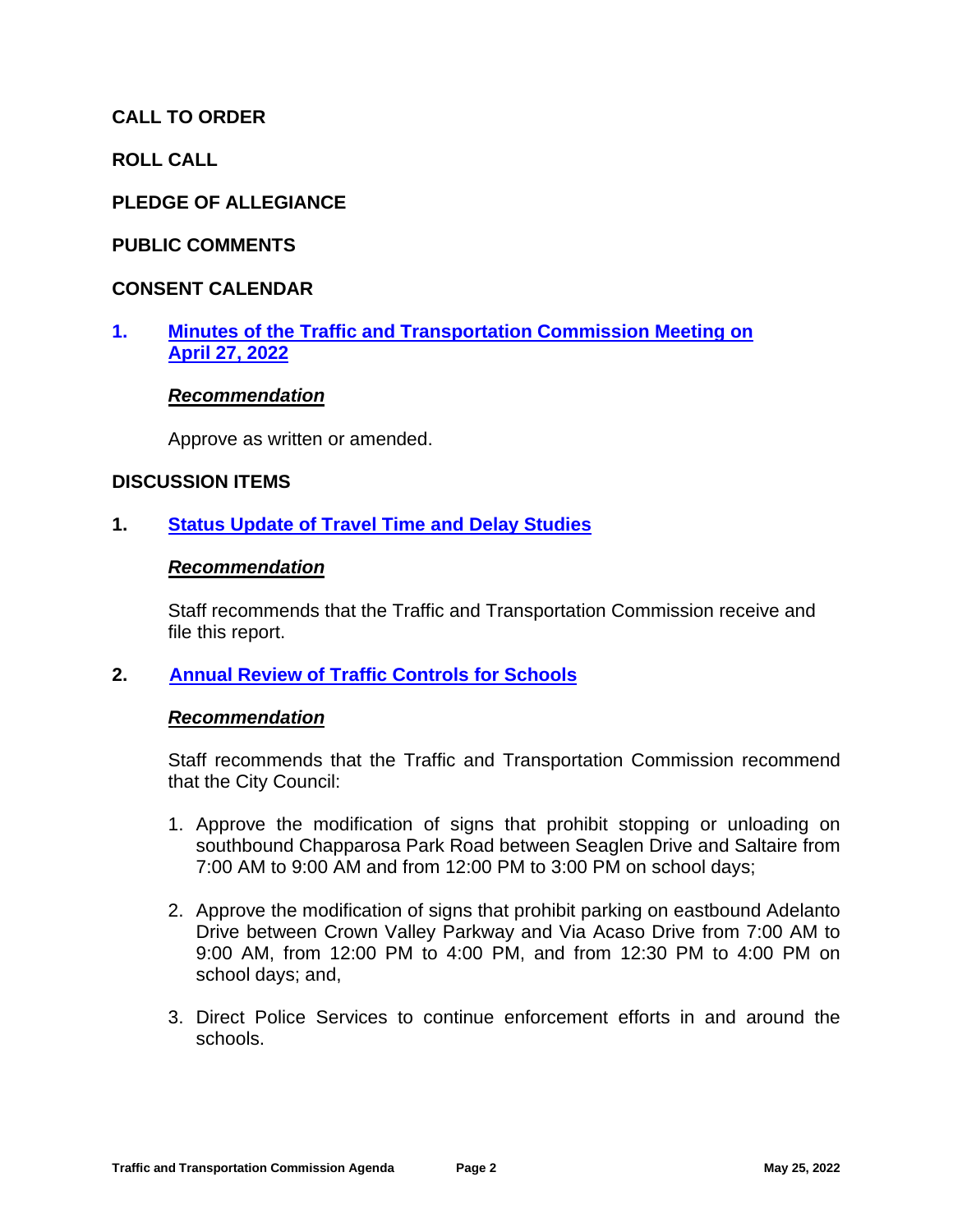# **3. [Status of Summer Trolley Program](https://cityoflagunaniguel.org/DocumentCenter/View/22759/Status-of-Summer-Trolley-Program)**

# *Recommendation*

Staff recommends that the Traffic and Transportation Commission receive and file this report.

# **STAFF, CITY COUNCIL, AND COMMISSION COMMENTS**

- **1. Staff Comments**
- **2. City Council Comments**
- **3. Commission Comments**

#### **ADJOURNMENT**